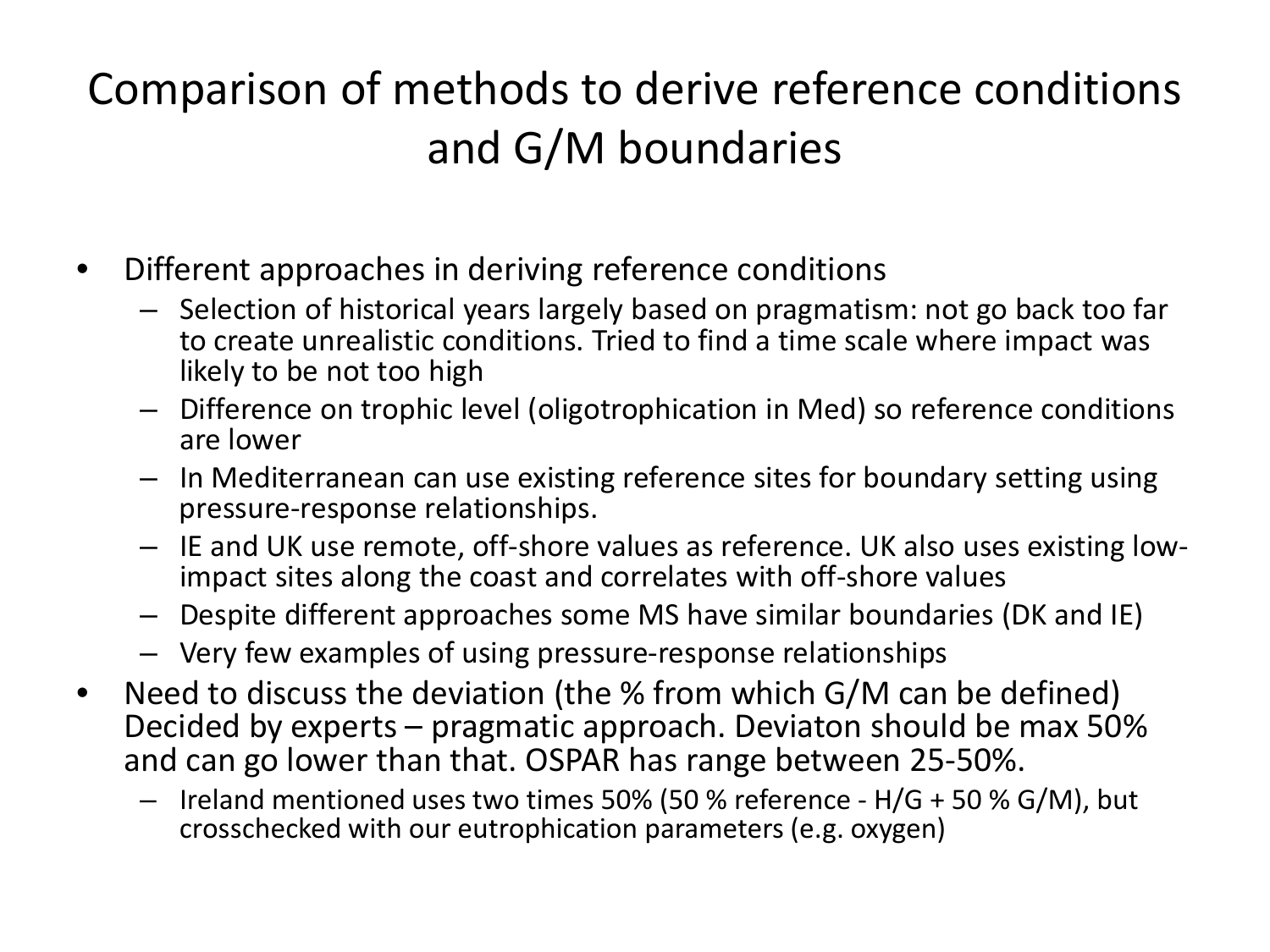### Comparison of nutrient boundary values

- As regards the use of different parameters for N and P
	- Reasons for assesssing total nutrients or dissolved depends on the assessment method as result may be unreliable. More costly to assess total nutrients
	- Total nutrients may not be reliable in terms as link to eutrophication
	- In transitional waters/estuaries difficult to assess total nutrients due to suspended matter
	- Some MS have more robust data on Total nutrients
	- In light of CC, Total nutrients might be more robust measurement but more investigation needed
	- Total nutrients are necessary for calculating budgets (used in modelling) and for setting nutrient reduction targets
	- Decision on which parameters to assess for three waters depends on many issues and could be as simple as that different institutions are assessing different water types – no scientific reason
	- In principle would be good to have a consistent approach but in practice dependent on the ecosystems, also on objectives and also on pollution pathways (riverine, atmospheric, transboundary)
	- Within regions should be possible to have a common approach but it's not necessary for all regional seas to have the same approach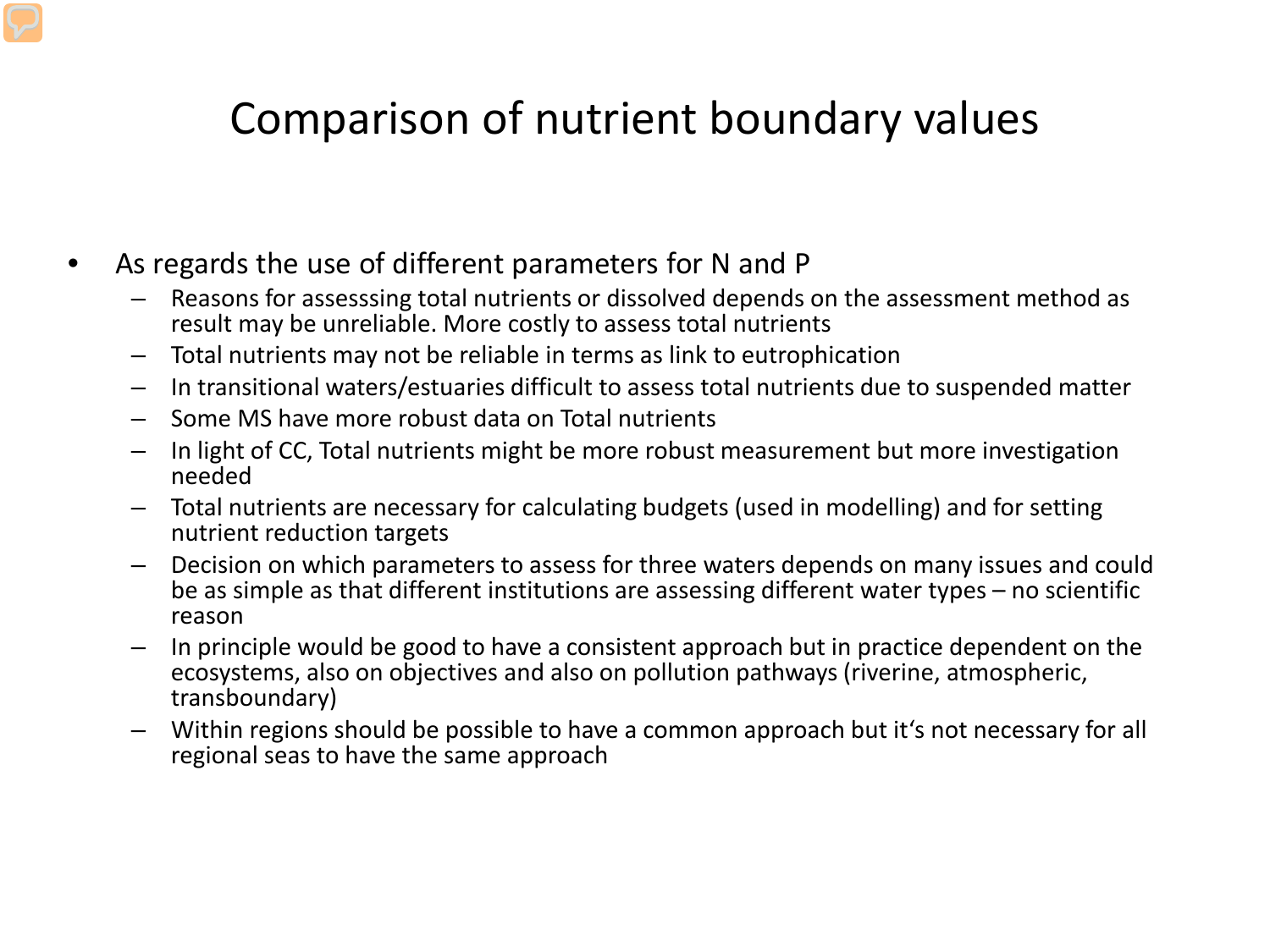### Comparison of nutrient boundary values

- Use of different seasons
	- In Baltic and North East makes sense to assess dissolved nutrients in winter because biological activity is low
	- In Black Sea and Med variability is very high so measure year-round
	- There should be a regional sea approach
- Use of different statistics
	- If have a lot of outliers use median, if have lots of data use mean
	- Mean and median don't given very different values if don't have too many outliers
	- Need a strategic approach to set up monitoring framework
		- Choice of statistical method depends on the sampling size and quality
		- Choice depends on what you want to achieve with monitoring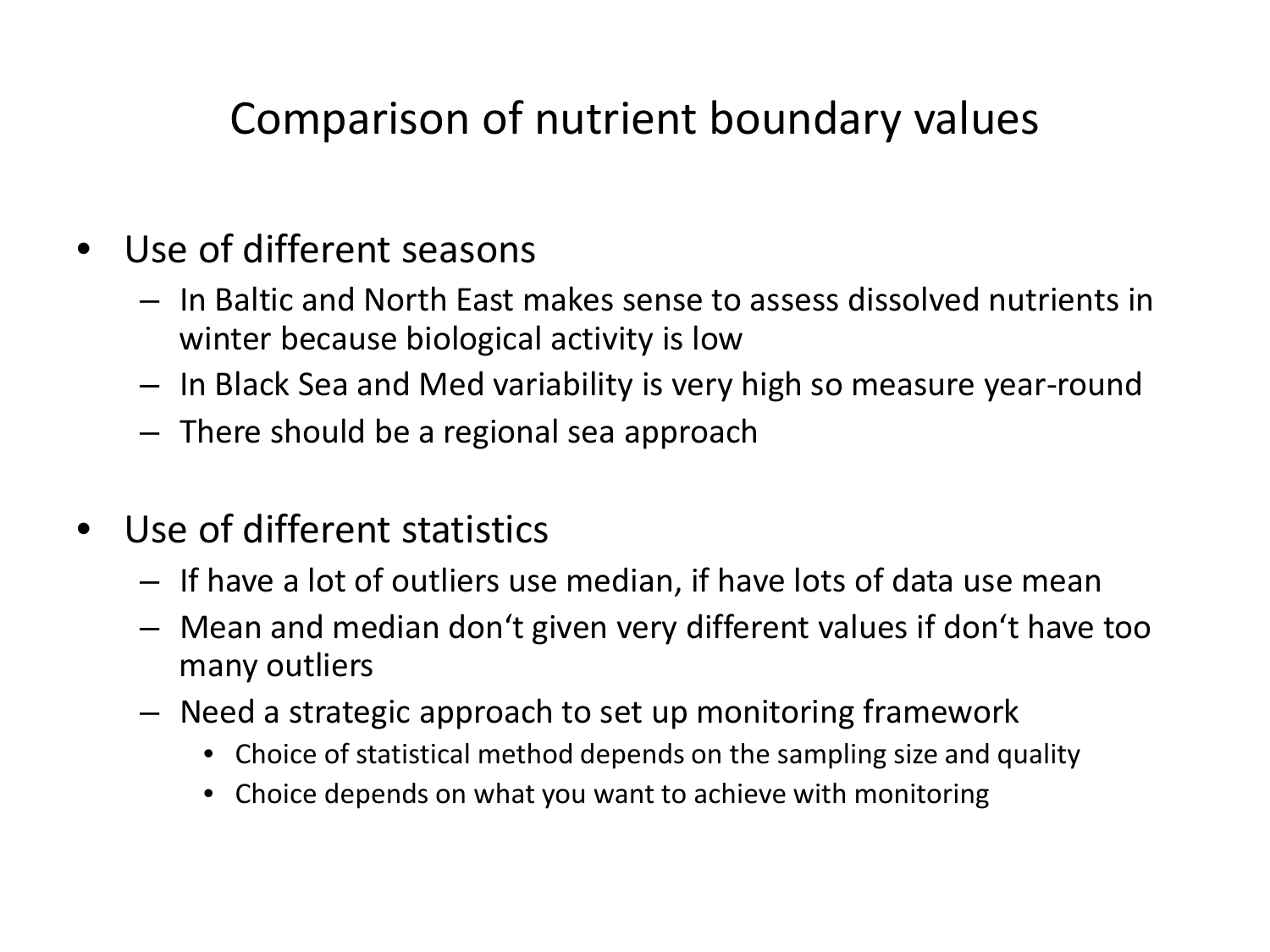### Application of nutrient boundaries

- UK approach: If a mis-match, record whatever is low but then go through a weighted evidence procedure to estimate , confidence", which impacts decision-making on measure implementation
- IE: classify based on all-out-one out. Biology drives measure implementation more than nutrients
- HR approach: Use operational and investigative monitoring when there is a mis-match to better understand situation

# • **All-out-one out principle is legally binding**